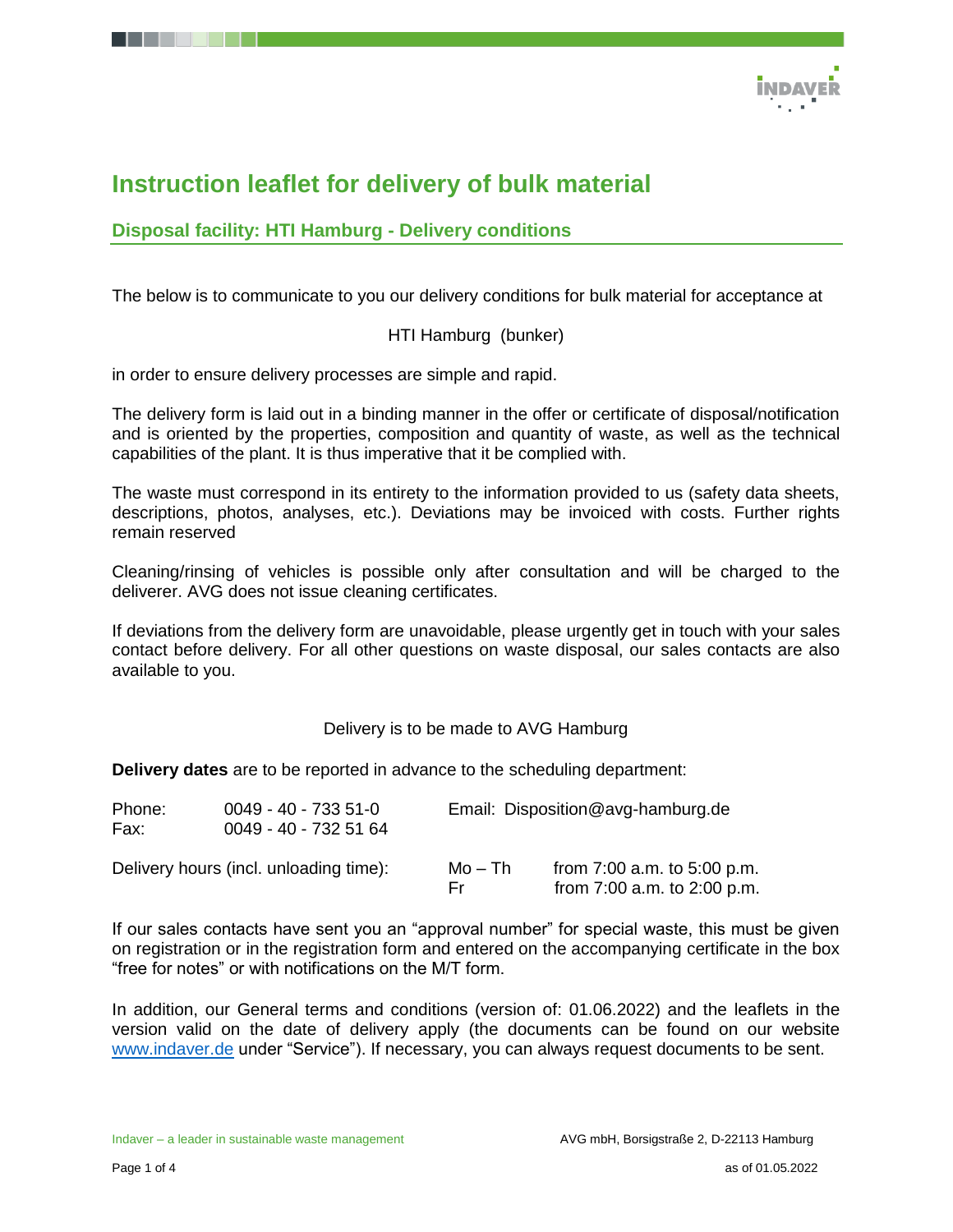

## 1. Definition

Bulk waste within the meaning of this information sheet is solid- to paste-like waste from industry, commerce, collection and hazardous substance collections (e.g. polluted operating materials, paint waste, soils, wastewater sludge, filter cake, tank cleaning residues etc.)

### 2. Delivery form

Containers, skips, ASP containers, Big Bags on pallets as packaged goods delivery

#### 3. Criteria for bulk waste

#### General conditions of acceptance

| $\bullet$ pH: | $4 - 13$ |
|---------------|----------|
|---------------|----------|

| • Temperature:          | $<$ 35 $^{\circ}$ C   |
|-------------------------|-----------------------|
| • Solvent content:      | $< 5 Wt.$ %           |
| • Ignition point $*1$ : | > ambient temperature |
|                         | >23 °C                |

(\*<sup>1</sup>as per operational ignition test): A random sample of the waste is briefly shaken in a covered sample vessel, the lid removed and a flame (Bunsen burner, lighter) applied to the gaseous phase. If ignition/deflagration occurs, it must be concluded that the sample contains solvent with an ignition point at ambient temperature.

## Conditions of acceptance

- **Liquid portions must be bound with a suitable binding agent, organic if possible, (e.g.**) sawdust). The waste must be treated in such a way that no free liquids can arise, including during transport.
- Bulk waste must not contain any large items with an edge length over 50 cm (e.g. pipes, boards, empty barrels).
- The diameter of solid parts must be max. 10 cm; films, tubes, filter belts etc. may be max. 1 m long. Any stones or blocks of concrete in the waste must be max. fist size.
- When the containers, skips, ASP containers or Big Bags are emptied, dust must not be produced. The waste should be suitably wetted before delivery.
- The waste must be fully chemically reacted.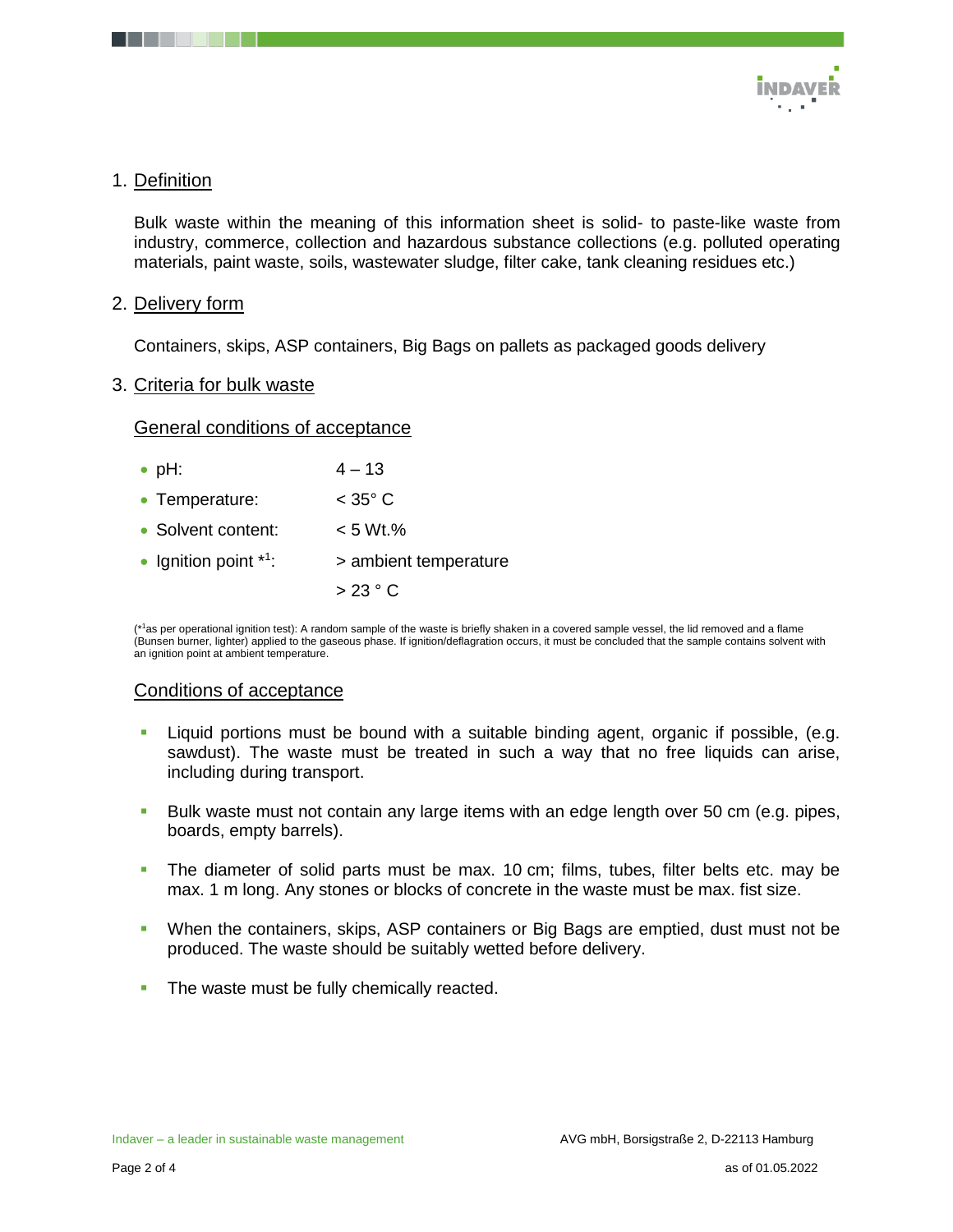

 Bulk items (Big Bags, sacks etc.) must be delivered on fault-free, sturdy, standard wooden pallets and secured against toppling.

Every pallet/ASP container is to be clearly, visibly and permanently labelled:

- Producer
- EWC code
- Type of waste/if needed, Approval number
- Hazardous substance labelling as per GHS/CLP
- Notification No.
- Correct ADR labels

Any extraneous lettering or inapplicable hazard labels must be removed.

 Empty drums up to max. 60 l can be accepted as bulk waste. Larger drums are to be reduced to the above maximum edge length.

#### Basic chemical qualities

If not otherwise agreed in the offer/certificate of disposal, the following basic qualities apply (parameters not listed must be queried separately):

| • Chlorine:                                   | < 2    | Wt.%    |  |
|-----------------------------------------------|--------|---------|--|
| • Bromine:                                    | < 0.2  | Wt.%    |  |
| · Iodine:                                     | < 0.01 | Wt.%    |  |
| • Fluorine:                                   | < 0.1  | $Wt.$ % |  |
| • Sulphur:                                    | $<$ 1  | $Wt.$ % |  |
| • Phosphorus:                                 | < 1    | Wt.%    |  |
| • Mercury:                                    | < 50   | mg/kg   |  |
| • Arsenic, cadmium, thallium (total)          | < 100  | mg/kg   |  |
| • Heavy metals (total)                        | < 0.5  | Wt.%    |  |
| (Ni, Cu, Te, Se, Sb, Be, Pb, Cr, Sn, V)       |        |         |  |
| $\bullet$ Zinc:                               | < 1    | Wt.%    |  |
| • Molybdenum:                                 | < 500  | mg/kg   |  |
| • Sodium/potassium/lithium/magnesium (total): | < 5    | Wt.%    |  |
| • Org. Silicium:                              | < 0.3  | Wt.%    |  |
| • PCB and PCT (as per DIN)                    | < 10   | mg/kg   |  |